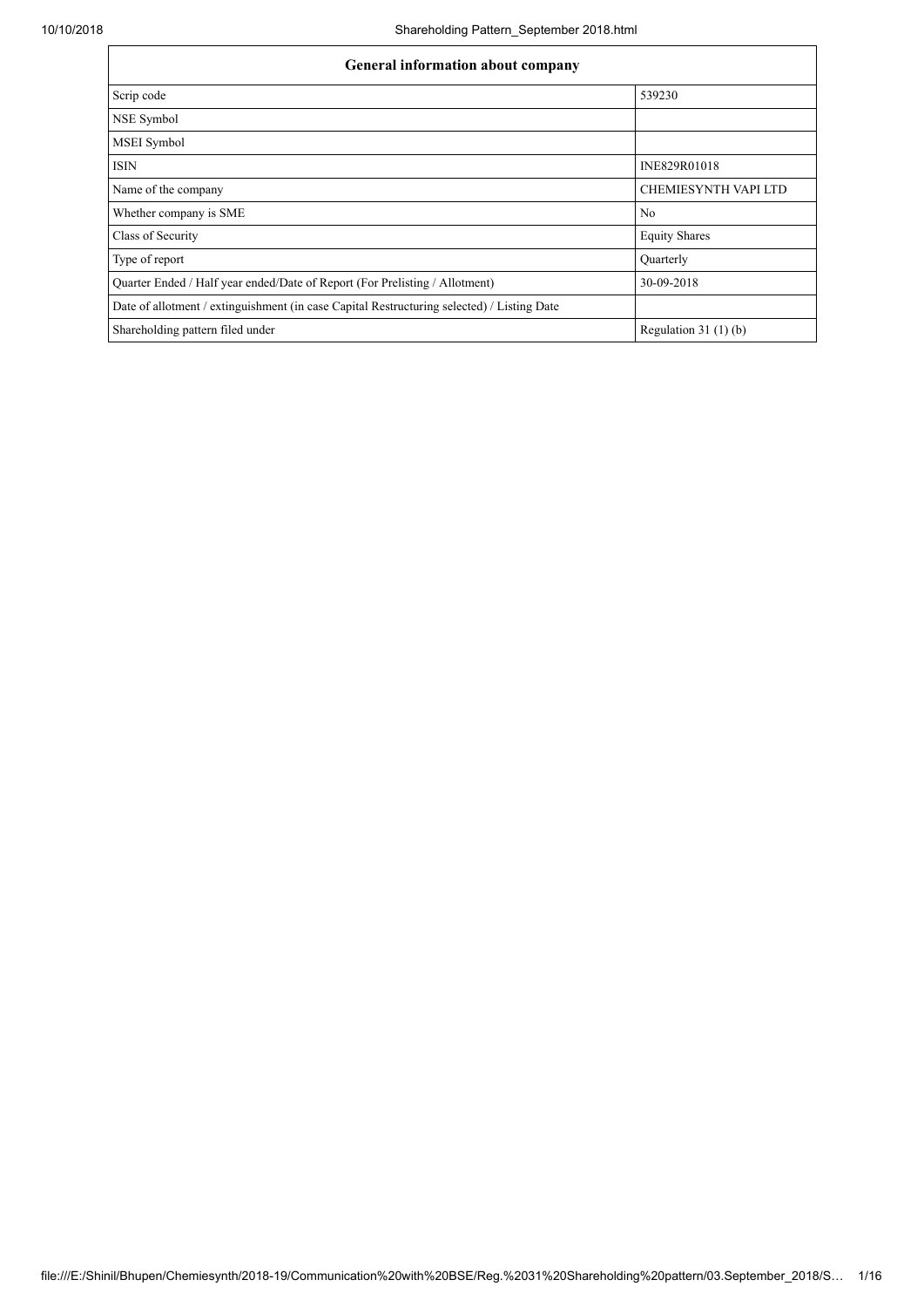|                | <b>Declaration</b>                                                                        |                |                                |                       |                             |  |  |  |  |
|----------------|-------------------------------------------------------------------------------------------|----------------|--------------------------------|-----------------------|-----------------------------|--|--|--|--|
| Sr.<br>No.     | Particular                                                                                | Yes/No         | Promoter and<br>Promoter Group | Public<br>shareholder | Non Promoter-<br>Non Public |  |  |  |  |
| 1              | Whether the Listed Entity has issued any partly paid up shares?                           | N <sub>0</sub> | N <sub>0</sub>                 | N <sub>o</sub>        | N <sub>0</sub>              |  |  |  |  |
| $\overline{2}$ | Whether the Listed Entity has issued any Convertible Securities<br>റ                      | No             | N <sub>0</sub>                 | N <sub>o</sub>        | No                          |  |  |  |  |
| 3              | Whether the Listed Entity has issued any Warrants?                                        | N <sub>0</sub> | N <sub>0</sub>                 | N <sub>0</sub>        | N <sub>0</sub>              |  |  |  |  |
| $\overline{4}$ | Whether the Listed Entity has any shares against which<br>depository receipts are issued? | N <sub>o</sub> | N <sub>0</sub>                 | N <sub>0</sub>        | No.                         |  |  |  |  |
| 5              | Whether the Listed Entity has any shares in locked-in?                                    | N <sub>0</sub> | N <sub>0</sub>                 | N <sub>0</sub>        | No.                         |  |  |  |  |
| 6              | Whether any shares held by promoters are pledge or otherwise<br>encumbered?               | N <sub>0</sub> | N <sub>0</sub>                 |                       |                             |  |  |  |  |
| 7              | Whether company has equity shares with differential voting<br>rights?                     | N <sub>0</sub> | N <sub>0</sub>                 | N <sub>0</sub>        | No                          |  |  |  |  |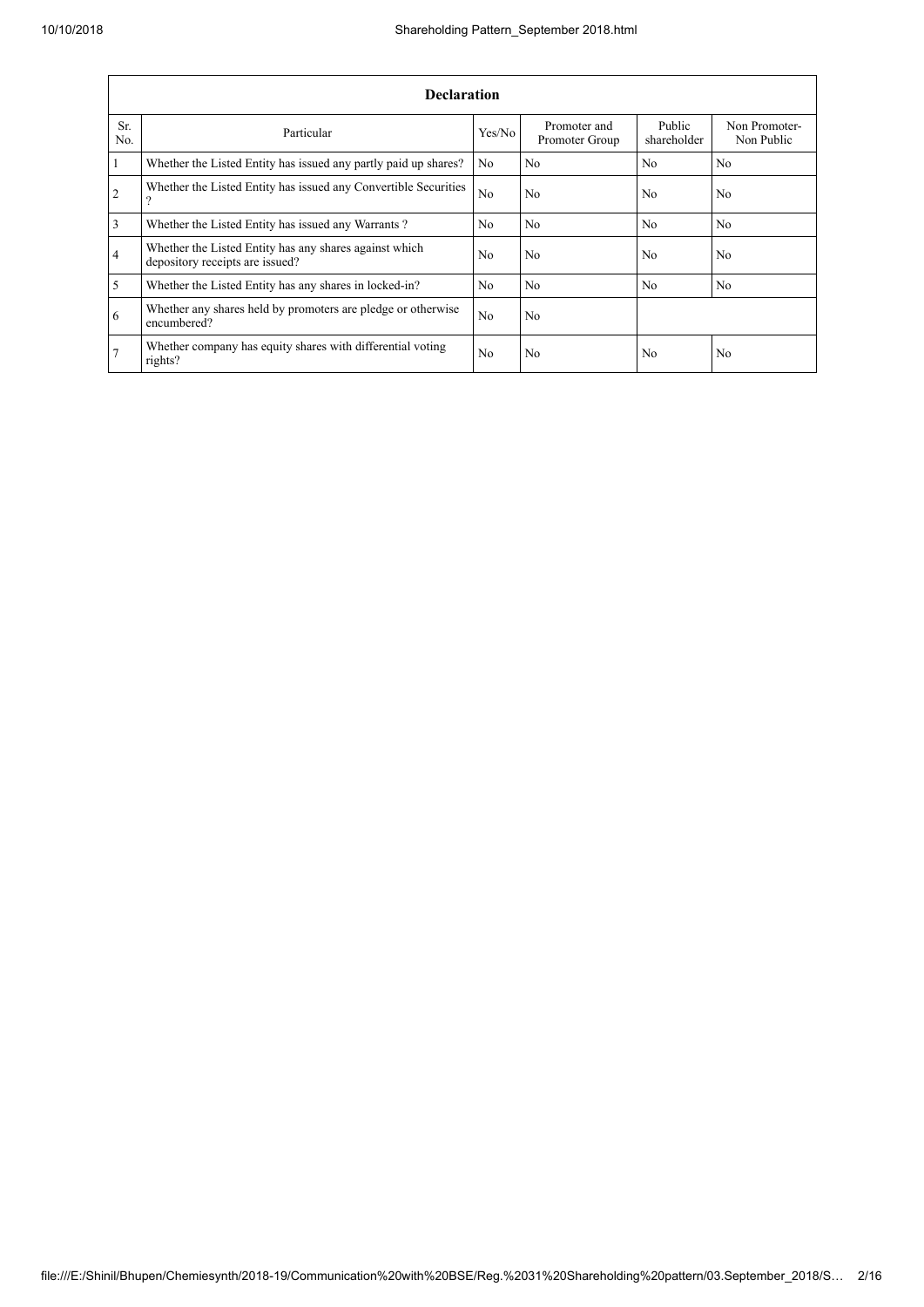$\overline{1}$ 

|                                                                                                                                                                                                                             |                                           |                  |                              |                                |                          |                      | Table I - Summary Statement holding of specified securities |                                                                  |  |                           |            |
|-----------------------------------------------------------------------------------------------------------------------------------------------------------------------------------------------------------------------------|-------------------------------------------|------------------|------------------------------|--------------------------------|--------------------------|----------------------|-------------------------------------------------------------|------------------------------------------------------------------|--|---------------------------|------------|
| No. Of<br>No. of<br>Partly<br>Category<br>fully paid<br>Nos. Of<br>Category<br>paid-up<br>of<br>shareholders<br>up equity<br>shareholder<br>equity<br>$\textcircled{1}$<br>(III)<br>shares<br>shares<br>(II)<br>held $(IV)$ |                                           |                  |                              |                                | No. Of<br>shares         | Total nos.<br>shares | Shareholding as a<br>% of total no. of                      | Number of Voting Rights held in each<br>class of securities (IX) |  |                           |            |
|                                                                                                                                                                                                                             |                                           |                  |                              |                                | underlying<br>Depository | held (VII)           | shares (calculated<br>as per SCRR, 1957)                    |                                                                  |  | No of Voting (XIV) Rights | Total as a |
|                                                                                                                                                                                                                             | held $(V)$                                | Receipts<br>(VI) | $= (IV) +$<br>$(V)$ + $(VI)$ | (VIII) As a % of<br>$(A+B+C2)$ | Class<br>eg: $X$         | Class<br>eg:y        | Total                                                       | $%$ of<br>$(A+B+C)$                                              |  |                           |            |
| (A)                                                                                                                                                                                                                         | Promoter<br>&<br>Promoter<br>Group        | 12               | 1837700                      |                                |                          | 1837700              | 59.86                                                       | 1837700                                                          |  | 1837700                   | 59.86      |
| (B)                                                                                                                                                                                                                         | Public                                    | 514              | 1232300                      |                                |                          | 1232300              | 40.14                                                       | 1232300                                                          |  | 1232300                   | 40.14      |
| (C)                                                                                                                                                                                                                         | Non<br>Promoter-<br>Non Public            |                  |                              |                                |                          |                      |                                                             |                                                                  |  |                           |            |
| (C1)                                                                                                                                                                                                                        | <b>Shares</b><br>underlying<br><b>DRs</b> |                  |                              |                                |                          |                      |                                                             |                                                                  |  |                           |            |
| (C2)                                                                                                                                                                                                                        | Shares held<br>by<br>Employee<br>Trusts   |                  |                              |                                |                          |                      |                                                             |                                                                  |  |                           |            |
|                                                                                                                                                                                                                             | Total                                     | 526              | 3070000                      |                                |                          | 3070000              | 100                                                         | 3070000                                                          |  | 3070000                   | 100        |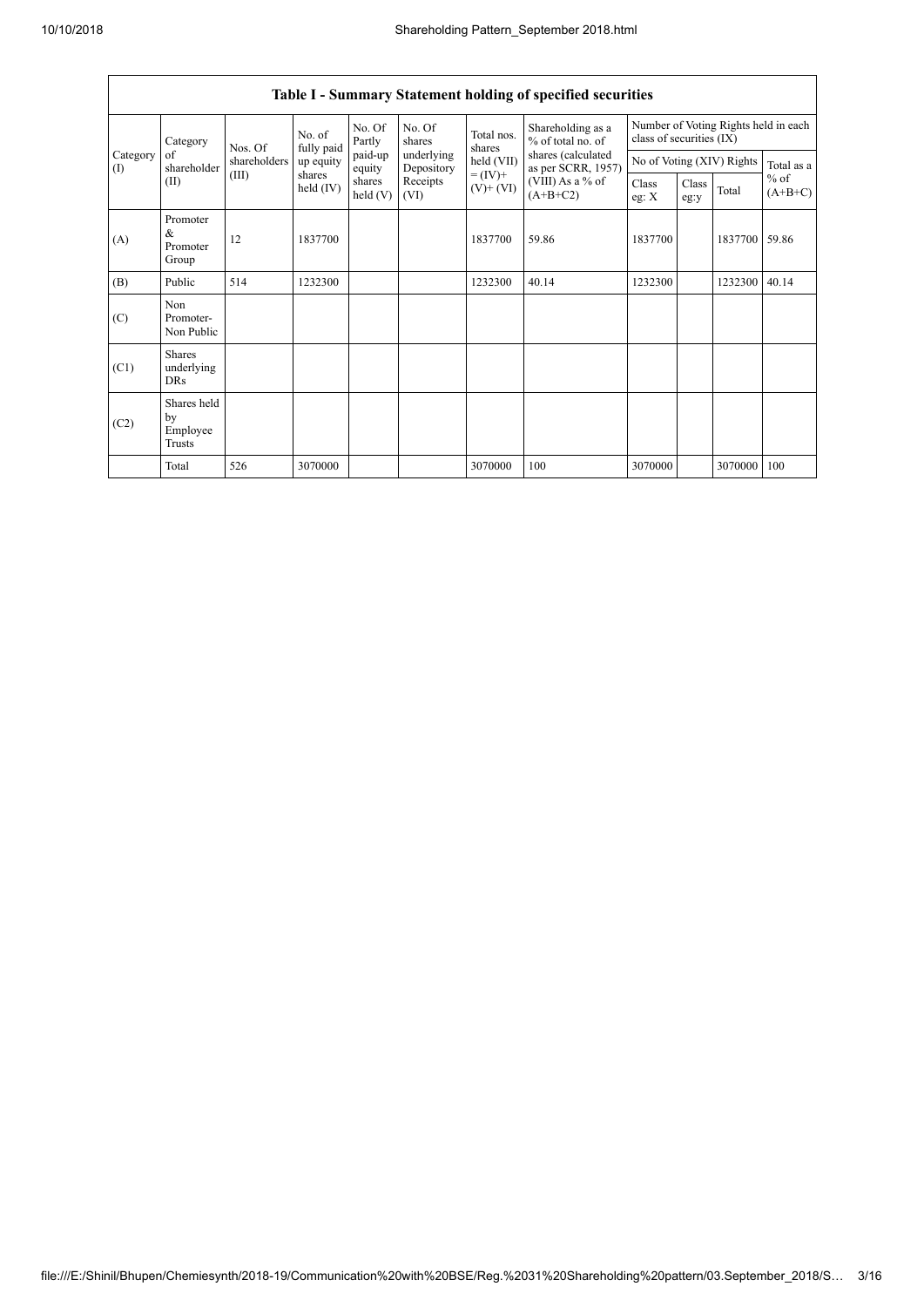|                 | Table I - Summary Statement holding of specified securities |                                       |                                                                                     |                                                                                                               |                                                                                                                                                                                  |                                        |                                                  |                                                                               |                                                         |                                       |  |
|-----------------|-------------------------------------------------------------|---------------------------------------|-------------------------------------------------------------------------------------|---------------------------------------------------------------------------------------------------------------|----------------------------------------------------------------------------------------------------------------------------------------------------------------------------------|----------------------------------------|--------------------------------------------------|-------------------------------------------------------------------------------|---------------------------------------------------------|---------------------------------------|--|
| Category<br>(1) | Category<br>of<br>shareholder<br>(II)<br>(X)                | No. Of<br><b>Shares</b><br>Underlying | No. of<br>Shares<br>Underlying<br>Outstanding<br>Outstanding<br>Warrants<br>$(X_i)$ | No. Of Shares<br>Underlying<br>Outstanding<br>convertible<br>securities and<br>No. Of<br>Warrants (Xi)<br>(a) | Shareholding, as a %<br>assuming full<br>conversion of<br>convertible securities (<br>as a percentage of<br>diluted share capital)<br>$(XI) = (VII)+(X) As a %$<br>of $(A+B+C2)$ | Number of<br>Locked in<br>shares (XII) |                                                  | Number of<br><b>Shares</b><br>pledged or<br>otherwise<br>encumbered<br>(XIII) |                                                         | Number of<br>equity shares<br>held in |  |
|                 |                                                             | convertible<br>securities             |                                                                                     |                                                                                                               |                                                                                                                                                                                  | No.<br>(a)                             | As a<br>$%$ of<br>total<br>Shares<br>held<br>(b) | N <sub>0</sub><br>(a)                                                         | As a<br>$%$ of<br>total<br><b>Shares</b><br>held<br>(b) | dematerialized<br>form $(XIV)$        |  |
| (A)             | Promoter<br>&<br>Promoter<br>Group                          |                                       |                                                                                     |                                                                                                               | 59.86                                                                                                                                                                            |                                        |                                                  |                                                                               |                                                         | 1670560                               |  |
| (B)             | Public                                                      |                                       |                                                                                     |                                                                                                               | 40.14                                                                                                                                                                            |                                        |                                                  |                                                                               |                                                         | 923800                                |  |
| (C)             | Non<br>Promoter-<br>Non Public                              |                                       |                                                                                     |                                                                                                               |                                                                                                                                                                                  |                                        |                                                  |                                                                               |                                                         |                                       |  |
| (C1)            | <b>Shares</b><br>underlying<br><b>DRs</b>                   |                                       |                                                                                     |                                                                                                               |                                                                                                                                                                                  |                                        |                                                  |                                                                               |                                                         |                                       |  |
| (C2)            | Shares held<br>by<br>Employee<br>Trusts                     |                                       |                                                                                     |                                                                                                               |                                                                                                                                                                                  |                                        |                                                  |                                                                               |                                                         |                                       |  |
|                 | Total                                                       |                                       |                                                                                     |                                                                                                               | 100                                                                                                                                                                              |                                        |                                                  |                                                                               |                                                         | 2594360                               |  |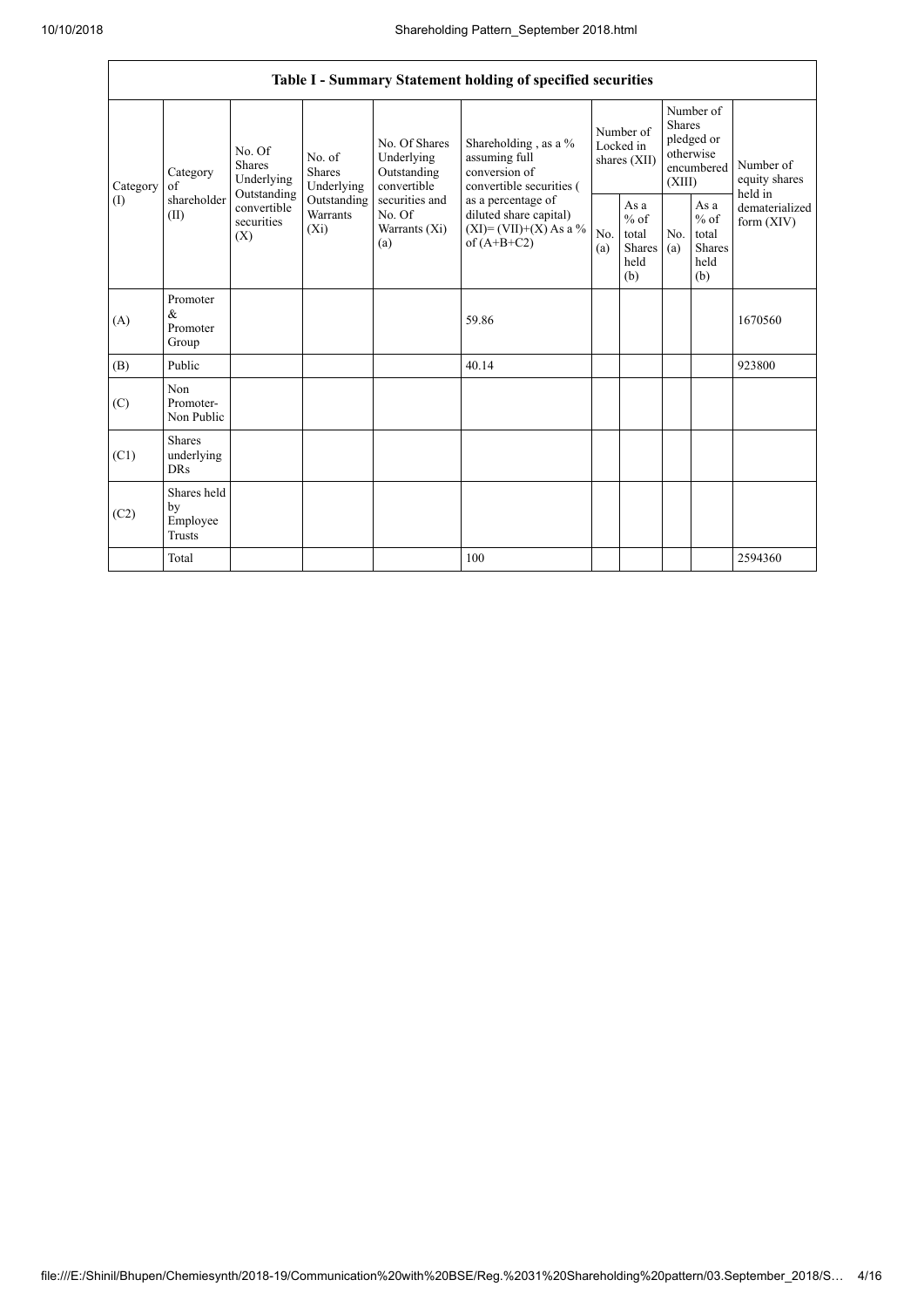|                                                                                             | Table II - Statement showing shareholding pattern of the Promoter and Promoter Group                                |                                                                              |                            |                                 |                                    |                             |                                                                                         |                                                                  |               |               |                           |
|---------------------------------------------------------------------------------------------|---------------------------------------------------------------------------------------------------------------------|------------------------------------------------------------------------------|----------------------------|---------------------------------|------------------------------------|-----------------------------|-----------------------------------------------------------------------------------------|------------------------------------------------------------------|---------------|---------------|---------------------------|
|                                                                                             |                                                                                                                     |                                                                              | No. of                     | No.<br><b>Of</b>                | No. Of                             | Total<br>nos.               | Shareholding<br>as a % of total                                                         | Number of Voting Rights held in<br>each class of securities (IX) |               |               |                           |
| Sr.                                                                                         | Category & Name<br>of the<br>Shareholders (I)                                                                       | Nos. Of<br>shareholders                                                      | fully<br>paid up<br>equity | Partly<br>paid-<br>up           | shares<br>underlying<br>Depository | shares<br>held<br>$(VII) =$ | no. of shares<br>(calculated as<br>per SCRR,<br>1957) (VIII)<br>As a % of<br>$(A+B+C2)$ | No of Voting (XIV) Rights                                        |               |               | Total<br>as a %<br>of     |
|                                                                                             |                                                                                                                     | (III)                                                                        | shares<br>held (IV)        | equity<br>shares<br>held<br>(V) | Receipts<br>(VI)                   | $(IV)+$<br>$(V)$ +<br>(VI)  |                                                                                         | Class eg:<br>X                                                   | Class<br>eg:y | Total         | Total<br>Voting<br>rights |
| A                                                                                           | Table II - Statement showing shareholding pattern of the Promoter and Promoter Group                                |                                                                              |                            |                                 |                                    |                             |                                                                                         |                                                                  |               |               |                           |
| (1)                                                                                         | Indian                                                                                                              |                                                                              |                            |                                 |                                    |                             |                                                                                         |                                                                  |               |               |                           |
| (a)                                                                                         | Individuals/Hindu<br>undivided Family                                                                               | 12                                                                           | 1837700                    |                                 |                                    | 1837700                     | 59.86                                                                                   | 1837700                                                          |               | 1837700 59.86 |                           |
| Sub-Total (A)<br>(1)                                                                        |                                                                                                                     | 12                                                                           | 1837700                    |                                 |                                    | 1837700                     | 59.86                                                                                   | 1837700                                                          |               | 1837700 59.86 |                           |
| (2)                                                                                         | Foreign                                                                                                             |                                                                              |                            |                                 |                                    |                             |                                                                                         |                                                                  |               |               |                           |
| Total<br>Shareholding<br>of Promoter<br>and Promoter<br>Group $(A)=$<br>$(A)(1)+(A)$<br>(2) |                                                                                                                     | 12                                                                           | 1837700                    |                                 |                                    | 1837700                     | 59.86                                                                                   | 1837700                                                          |               | 1837700 59.86 |                           |
| B                                                                                           |                                                                                                                     | Table III - Statement showing shareholding pattern of the Public shareholder |                            |                                 |                                    |                             |                                                                                         |                                                                  |               |               |                           |
| (1)                                                                                         | Institutions                                                                                                        |                                                                              |                            |                                 |                                    |                             |                                                                                         |                                                                  |               |               |                           |
| (3)                                                                                         | Non-institutions                                                                                                    |                                                                              |                            |                                 |                                    |                             |                                                                                         |                                                                  |               |               |                           |
| (a(i))                                                                                      | Individuals -<br>i.Individual<br>shareholders<br>holding nominal<br>share capital up to<br>Rs. 2 lakhs.             | 507                                                                          | 91600                      |                                 |                                    | 91600                       | 2.98                                                                                    | 91600                                                            |               | 91600         | 2.98                      |
| (a(ii))                                                                                     | Individuals - ii.<br>Individual<br>shareholders<br>holding nominal<br>share capital in<br>excess of Rs. 2<br>lakhs. | 1                                                                            | 128700                     |                                 |                                    | 128700                      | 4.19                                                                                    | 128700                                                           |               | 128700        | 4.19                      |
| (e)                                                                                         | Any Other<br>(specify)                                                                                              | 6                                                                            | 1012000                    |                                 |                                    | 1012000                     | 32.96                                                                                   | 1012000                                                          |               | 1012000 32.96 |                           |
| Sub-Total (B)<br>(3)                                                                        |                                                                                                                     | 514                                                                          | 1232300                    |                                 |                                    | 1232300                     | 40.14                                                                                   | 1232300                                                          |               | 1232300 40.14 |                           |
| <b>Total Public</b><br>Shareholding<br>$(B)=(B)(1)+$<br>$(B)(2)+(B)(3)$                     |                                                                                                                     | 514                                                                          | 1232300                    |                                 |                                    | 1232300                     | 40.14                                                                                   | 1232300                                                          |               | 1232300 40.14 |                           |
| $\mathbf C$                                                                                 | Table IV - Statement showing shareholding pattern of the Non Promoter- Non Public shareholder                       |                                                                              |                            |                                 |                                    |                             |                                                                                         |                                                                  |               |               |                           |
| Total (<br>$A+B+C2$ )                                                                       |                                                                                                                     | 526                                                                          | 3070000                    |                                 |                                    | 3070000                     | 100                                                                                     | 3070000                                                          |               | 3070000       | 100                       |
| Total<br>$(A+B+C)$                                                                          |                                                                                                                     | 526                                                                          | 3070000                    |                                 |                                    | 3070000                     | 100                                                                                     | 3070000                                                          |               | 3070000 100   |                           |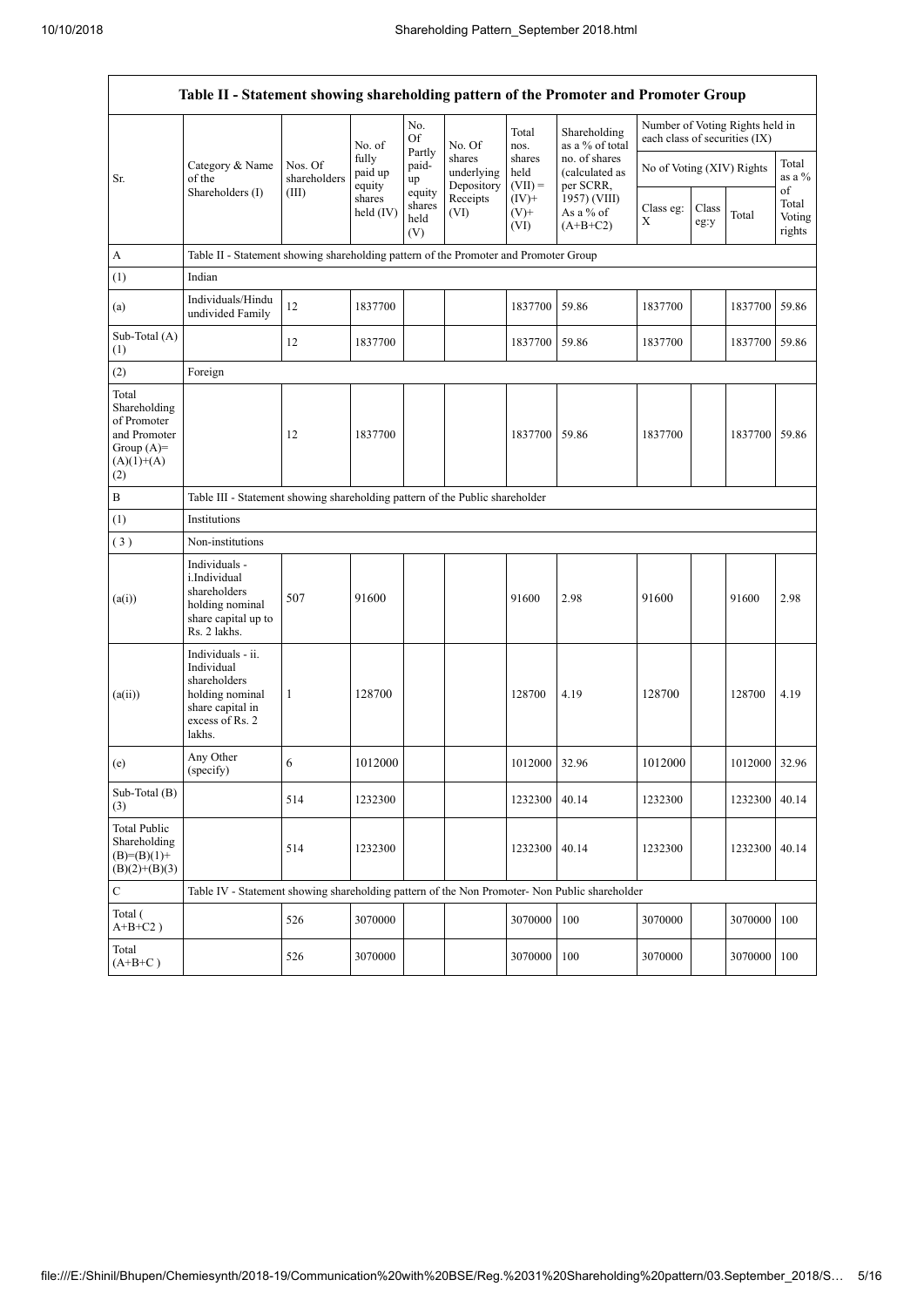| Table II - Statement showing shareholding pattern of the Promoter and Promoter Group    |                                                                                                                                    |                         |                                                                 |                                                                                                                        |            |                                                  |            |                                                                  |                                           |
|-----------------------------------------------------------------------------------------|------------------------------------------------------------------------------------------------------------------------------------|-------------------------|-----------------------------------------------------------------|------------------------------------------------------------------------------------------------------------------------|------------|--------------------------------------------------|------------|------------------------------------------------------------------|-------------------------------------------|
|                                                                                         | No. Of<br><b>Shares</b><br>Underlying                                                                                              | No. of<br><b>Shares</b> | No. Of Shares<br>Underlying<br>Outstanding                      | Shareholding, as a %<br>assuming full<br>conversion of                                                                 |            | Number of<br>Locked in<br>shares (XII)           |            | Number of Shares<br>pledged or<br>otherwise<br>encumbered (XIII) | Number of<br>equity shares                |
| Sr.                                                                                     | Underlying<br>Outstanding<br>Outstanding<br>convertible<br><b>Warrants</b><br>securities<br>$(X_i)$<br>(X)                         |                         | convertible<br>securities and<br>No. Of<br>Warrants (Xi)<br>(a) | convertible securities (<br>as a percentage of<br>diluted share capital)<br>$(XI) = (VII)+(X) As a$<br>% of $(A+B+C2)$ | No.<br>(a) | As a<br>$%$ of<br>total<br>Shares<br>held<br>(b) | No.<br>(a) | As a % of total<br>Shares held<br>(b)                            | held in<br>dematerialized<br>form $(XIV)$ |
| $\mathbf{A}$                                                                            |                                                                                                                                    |                         |                                                                 | Table II - Statement showing shareholding pattern of the Promoter and Promoter Group                                   |            |                                                  |            |                                                                  |                                           |
| (1)                                                                                     | Indian                                                                                                                             |                         |                                                                 |                                                                                                                        |            |                                                  |            |                                                                  |                                           |
| (a)                                                                                     |                                                                                                                                    |                         |                                                                 | 59.86                                                                                                                  |            |                                                  |            |                                                                  | 1670560                                   |
| Sub-Total (A)<br>(1)                                                                    |                                                                                                                                    |                         |                                                                 | 59.86                                                                                                                  |            |                                                  |            |                                                                  | 1670560                                   |
| (2)                                                                                     | Foreign                                                                                                                            |                         |                                                                 |                                                                                                                        |            |                                                  |            |                                                                  |                                           |
| Total<br>Shareholding<br>of Promoter<br>and Promoter<br>Group $(A)=$<br>$(A)(1)+(A)(2)$ |                                                                                                                                    |                         |                                                                 | 59.86                                                                                                                  |            |                                                  |            |                                                                  | 1670560                                   |
| $\, {\bf B}$                                                                            |                                                                                                                                    |                         |                                                                 | Table III - Statement showing shareholding pattern of the Public shareholder                                           |            |                                                  |            |                                                                  |                                           |
| (1)                                                                                     | Institutions                                                                                                                       |                         |                                                                 |                                                                                                                        |            |                                                  |            |                                                                  |                                           |
| (3)                                                                                     | Non-institutions                                                                                                                   |                         |                                                                 |                                                                                                                        |            |                                                  |            |                                                                  |                                           |
| (a(i))                                                                                  |                                                                                                                                    |                         |                                                                 | 2.98                                                                                                                   |            |                                                  |            |                                                                  | 2800                                      |
| (a(ii))                                                                                 |                                                                                                                                    |                         |                                                                 | 4.19                                                                                                                   |            |                                                  |            |                                                                  | $\theta$                                  |
| (e)                                                                                     |                                                                                                                                    |                         |                                                                 | 32.96                                                                                                                  |            |                                                  |            |                                                                  | 921000                                    |
| Sub-Total (B)<br>(3)                                                                    |                                                                                                                                    |                         |                                                                 | 40.14                                                                                                                  |            |                                                  |            |                                                                  | 923800                                    |
| <b>Total Public</b><br>Shareholding<br>$(B)= (B)(1) +$<br>$(B)(2)+(B)(3)$               |                                                                                                                                    |                         |                                                                 | 40.14                                                                                                                  |            |                                                  |            |                                                                  | 923800                                    |
| $\mathbf C$                                                                             |                                                                                                                                    |                         |                                                                 | Table IV - Statement showing shareholding pattern of the Non Promoter- Non Public shareholder                          |            |                                                  |            |                                                                  |                                           |
| Total (<br>$A+B+C2$ )                                                                   |                                                                                                                                    |                         |                                                                 | 100                                                                                                                    |            |                                                  |            |                                                                  | 2594360                                   |
| Total<br>$(A+B+C)$                                                                      |                                                                                                                                    |                         |                                                                 | 100                                                                                                                    |            |                                                  |            |                                                                  | 2594360                                   |
|                                                                                         | Textual<br>Disclosure of notes in case of promoter holiding in dematerialsed form is less than 100 percentage<br>Information $(1)$ |                         |                                                                 |                                                                                                                        |            |                                                  |            |                                                                  |                                           |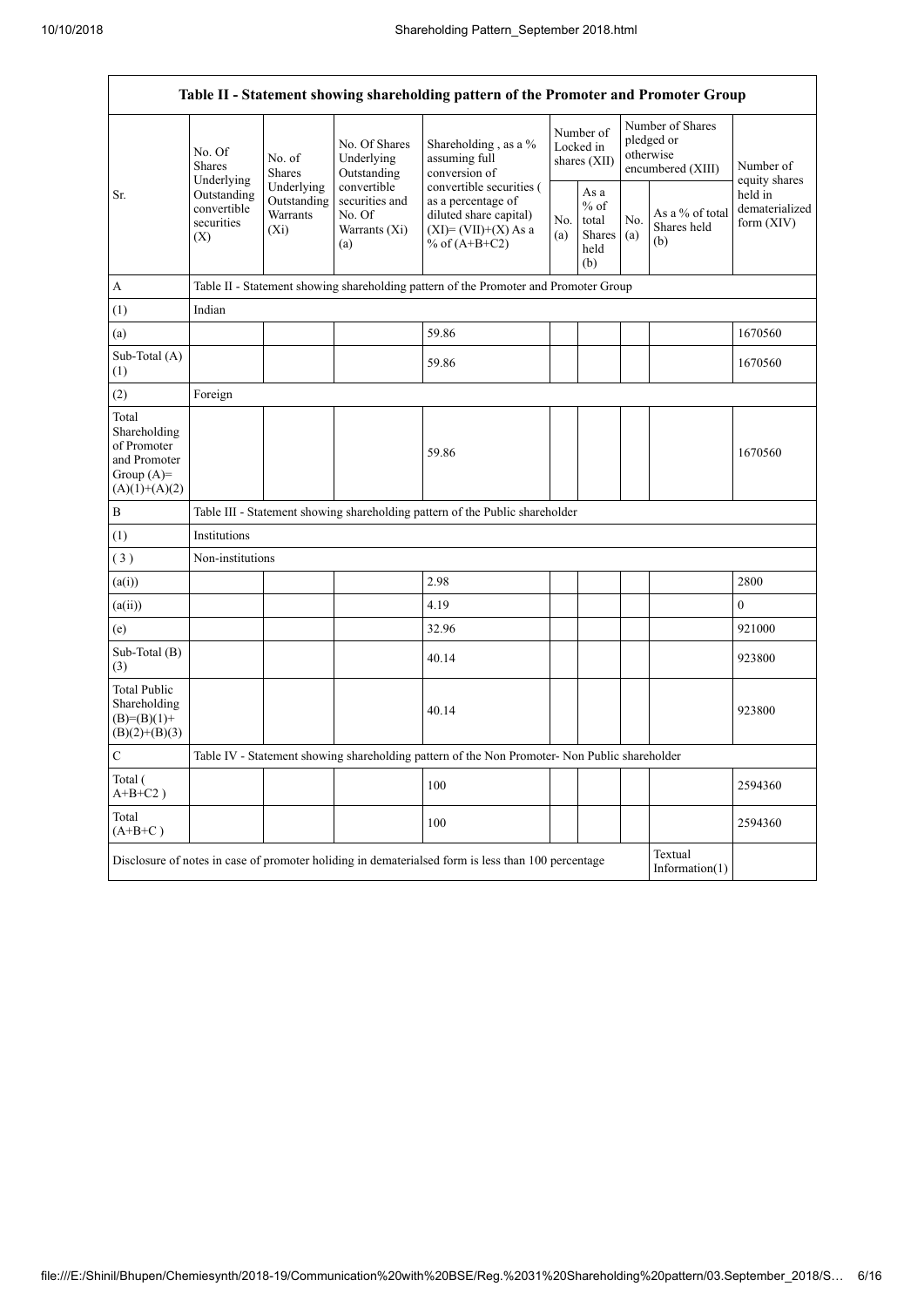| <b>Text Block</b>     |                                                                                                                                                                                                                                   |  |  |  |  |  |  |
|-----------------------|-----------------------------------------------------------------------------------------------------------------------------------------------------------------------------------------------------------------------------------|--|--|--|--|--|--|
| Textual Information() | Promoters are in the process of dematerialising their shareholding. Almost 92% of their shareholding has<br>been dematerialised, and Promoters will try to demat the remaining portion before the end of the<br>december quarter. |  |  |  |  |  |  |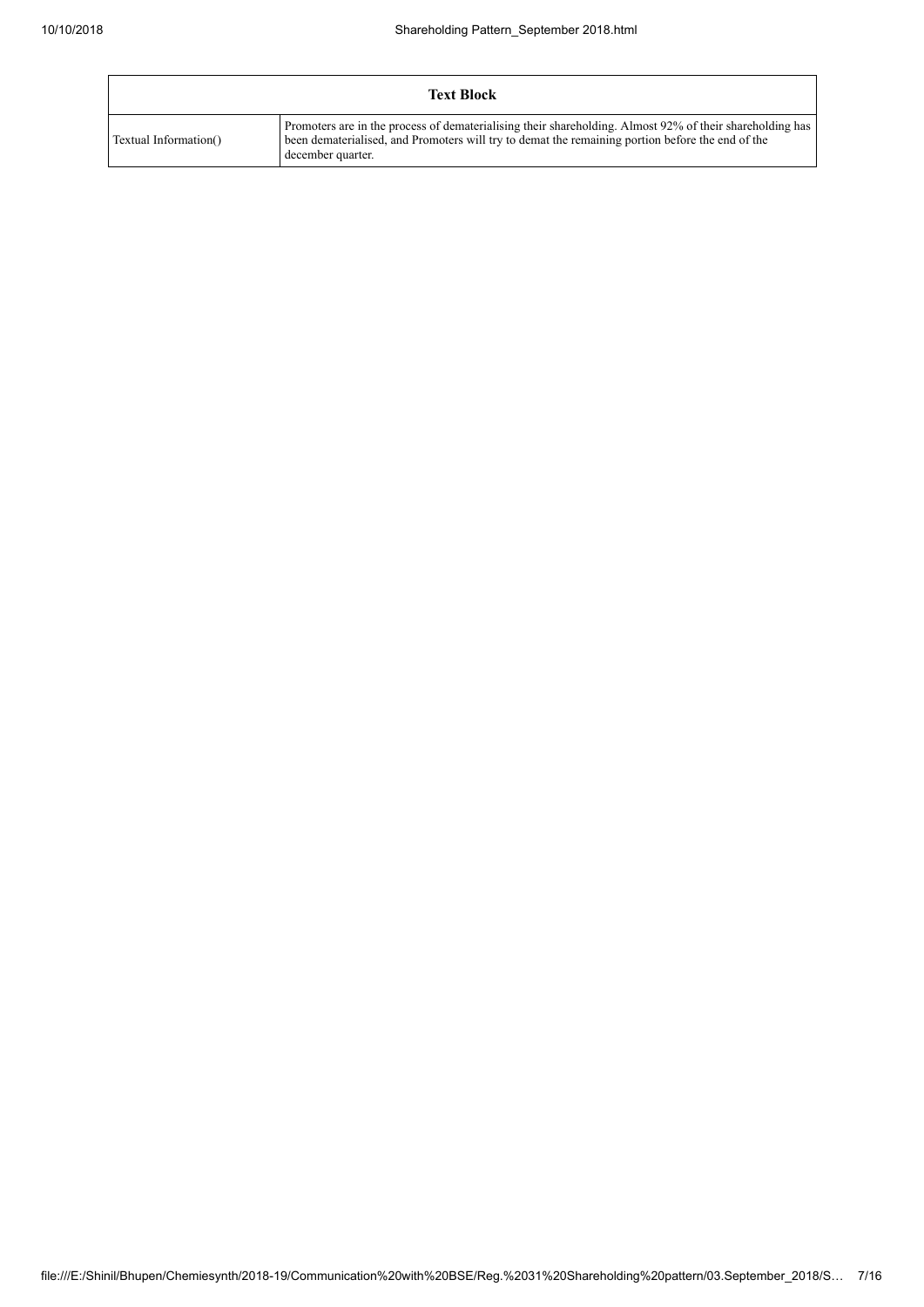|                                                                                                                                                                                          | Individuals/Hindu undivided Family                |                                 |                                                    |                                                 |                                                     |                                                  |                                               |  |  |
|------------------------------------------------------------------------------------------------------------------------------------------------------------------------------------------|---------------------------------------------------|---------------------------------|----------------------------------------------------|-------------------------------------------------|-----------------------------------------------------|--------------------------------------------------|-----------------------------------------------|--|--|
| Searial No.                                                                                                                                                                              | 1                                                 | $\overline{2}$                  | 3                                                  | $\overline{4}$                                  | 5                                                   | 6                                                | $\tau$                                        |  |  |
| Name of the<br>Shareholders (I)                                                                                                                                                          | <b>SATISH</b><br><b>BHOGILAL</b><br><b>ZAVERI</b> | <b>SANDIPS</b><br><b>ZAVERI</b> | <b>BHANURAI</b><br><b>NAGINDAS</b><br><b>MEHTA</b> | <b>CHARU</b><br><b>BHANURAI</b><br><b>MEHTA</b> | <b>NARENDRA</b><br><b>BHOGILAL</b><br><b>ZAVERI</b> | <b>SUSHILA</b><br><b>RAMESH</b><br><b>ZAVERI</b> | <b>PANNA</b><br><b>SURESH</b><br><b>MEHTA</b> |  |  |
| PAN(II)                                                                                                                                                                                  | AAAPZ1555F                                        | AAAPZ0982C                      | AABPM3573D                                         | AAFPM7423C                                      | AAAPZ0163D                                          | AAAPZ0401C                                       | AANPM8088P                                    |  |  |
| No. of fully paid<br>up equity shares<br>held (IV)                                                                                                                                       | 1094760                                           | 363500                          | 242500                                             | 36000                                           | 26000                                               | 24000                                            | 14000                                         |  |  |
| No. Of Partly paid-<br>up equity shares<br>held(V)                                                                                                                                       |                                                   |                                 |                                                    |                                                 |                                                     |                                                  |                                               |  |  |
| No. Of shares<br>underlying<br>Depository<br>Receipts (VI)                                                                                                                               |                                                   |                                 |                                                    |                                                 |                                                     |                                                  |                                               |  |  |
| Total nos. shares<br>held $(VII) = (IV) +$<br>$(V)$ + $(VI)$                                                                                                                             | 1094760                                           | 363500                          | 242500                                             | 36000                                           | 26000                                               | 24000                                            | 14000                                         |  |  |
| Shareholding as a<br>% of total no. of<br>shares (calculated<br>as per SCRR,<br>1957) (VIII) As a<br>% of $(A+B+C2)$                                                                     | 35.66                                             | 11.84                           | 7.9                                                | 1.17                                            | 0.85                                                | 0.78                                             | 0.46                                          |  |  |
| Number of Voting Rights held in each class of securities (IX)                                                                                                                            |                                                   |                                 |                                                    |                                                 |                                                     |                                                  |                                               |  |  |
| Class eg:X                                                                                                                                                                               | 1094760                                           | 363500                          | 242500                                             | 36000                                           | 26000                                               | 24000                                            | 14000                                         |  |  |
| Class eg:y                                                                                                                                                                               |                                                   |                                 |                                                    |                                                 |                                                     |                                                  |                                               |  |  |
| Total                                                                                                                                                                                    | 1094760                                           | 363500                          | 242500                                             | 36000                                           | 26000                                               | 24000                                            | 14000                                         |  |  |
| Total as a % of<br><b>Total Voting rights</b>                                                                                                                                            | 35.66                                             | 11.84                           | 7.9                                                | 1.17                                            | 0.85                                                | 0.78                                             | 0.46                                          |  |  |
| No. Of Shares<br>Underlying<br>Outstanding<br>convertible<br>securities $(X)$                                                                                                            |                                                   |                                 |                                                    |                                                 |                                                     |                                                  |                                               |  |  |
| No. of Shares<br>Underlying<br>Outstanding<br>Warrants (Xi)                                                                                                                              |                                                   |                                 |                                                    |                                                 |                                                     |                                                  |                                               |  |  |
| No. Of Shares<br>Underlying<br>Outstanding<br>convertible<br>securities and No.<br>Of Warrants (Xi)<br>(a)                                                                               |                                                   |                                 |                                                    |                                                 |                                                     |                                                  |                                               |  |  |
| Shareholding, as a<br>% assuming full<br>conversion of<br>convertible<br>securities (as a<br>percentage of<br>diluted share<br>capital) (XI)=<br>$(VII)+(Xi)(a)$ As a<br>% of $(A+B+C2)$ | 35.66                                             | 11.84                           | 7.9                                                | 1.17                                            | 0.85                                                | 0.78                                             | 0.46                                          |  |  |
| Number of Locked in shares (XII)                                                                                                                                                         |                                                   |                                 |                                                    |                                                 |                                                     |                                                  |                                               |  |  |
| No. (a)                                                                                                                                                                                  |                                                   |                                 |                                                    |                                                 |                                                     |                                                  |                                               |  |  |
| As a % of total<br>Shares held (b)                                                                                                                                                       |                                                   |                                 |                                                    |                                                 |                                                     |                                                  |                                               |  |  |
| Number of Shares pledged or otherwise encumbered (XIII)                                                                                                                                  |                                                   |                                 |                                                    |                                                 |                                                     |                                                  |                                               |  |  |
| No. $(a)$                                                                                                                                                                                |                                                   |                                 |                                                    |                                                 |                                                     |                                                  |                                               |  |  |
| As a % of total<br>Shares held (b)                                                                                                                                                       |                                                   |                                 |                                                    |                                                 |                                                     |                                                  |                                               |  |  |
| Number of equity<br>shares held in<br>dematerialized<br>form $(XIV)$                                                                                                                     | 1094760                                           | 360500                          | 179100                                             | $\mathbf{0}$                                    | $\boldsymbol{0}$                                    | $\mathbf{0}$                                     | 12000                                         |  |  |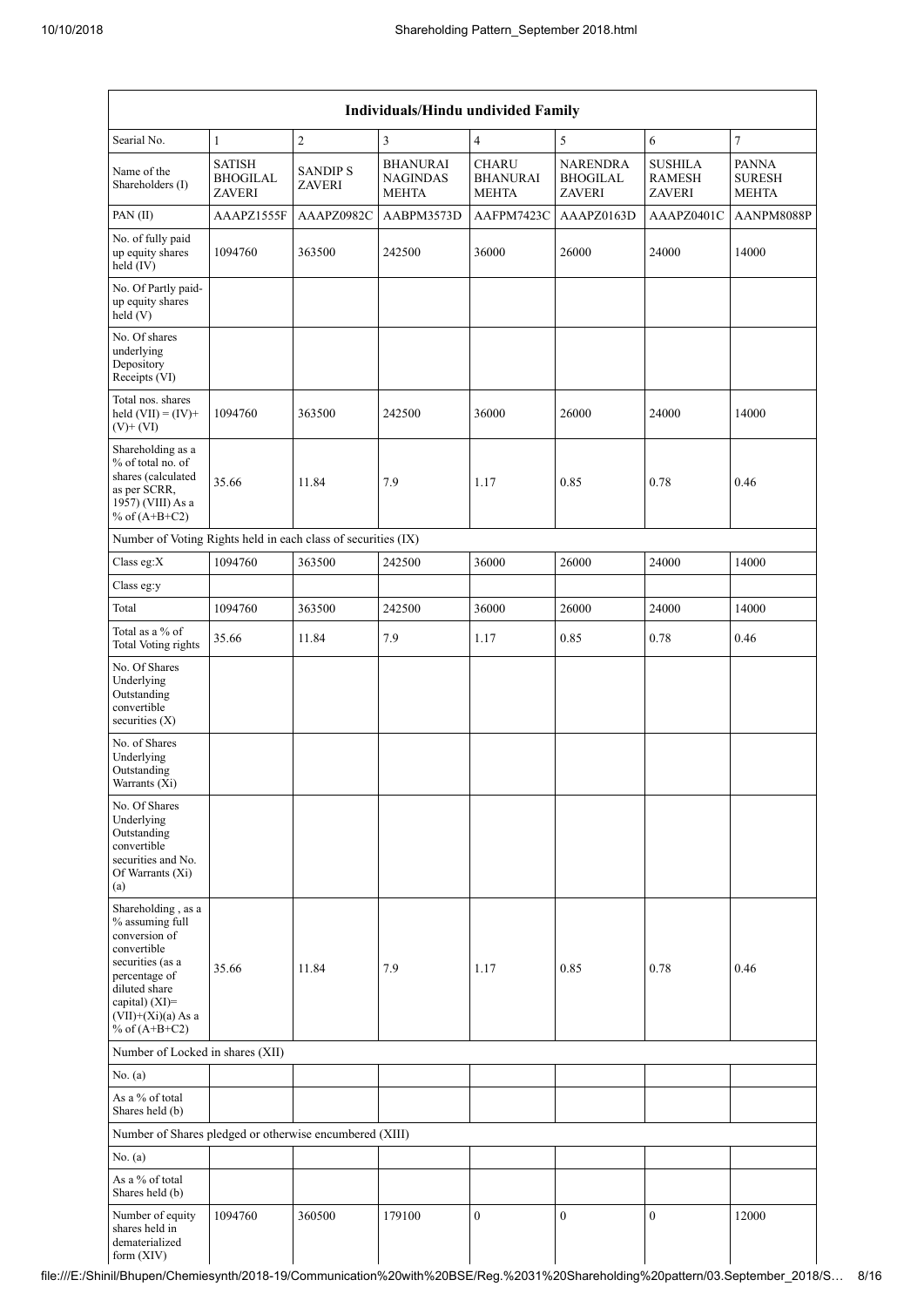| Reason for not providing PAN    |          |          |          |          |          |          |          |  |  |
|---------------------------------|----------|----------|----------|----------|----------|----------|----------|--|--|
| Reason for not<br>providing PAN |          |          |          |          |          |          |          |  |  |
| Shareholder type                | Promoter | Promoter | Promoter | Promoter | Promoter | Promoter | Promoter |  |  |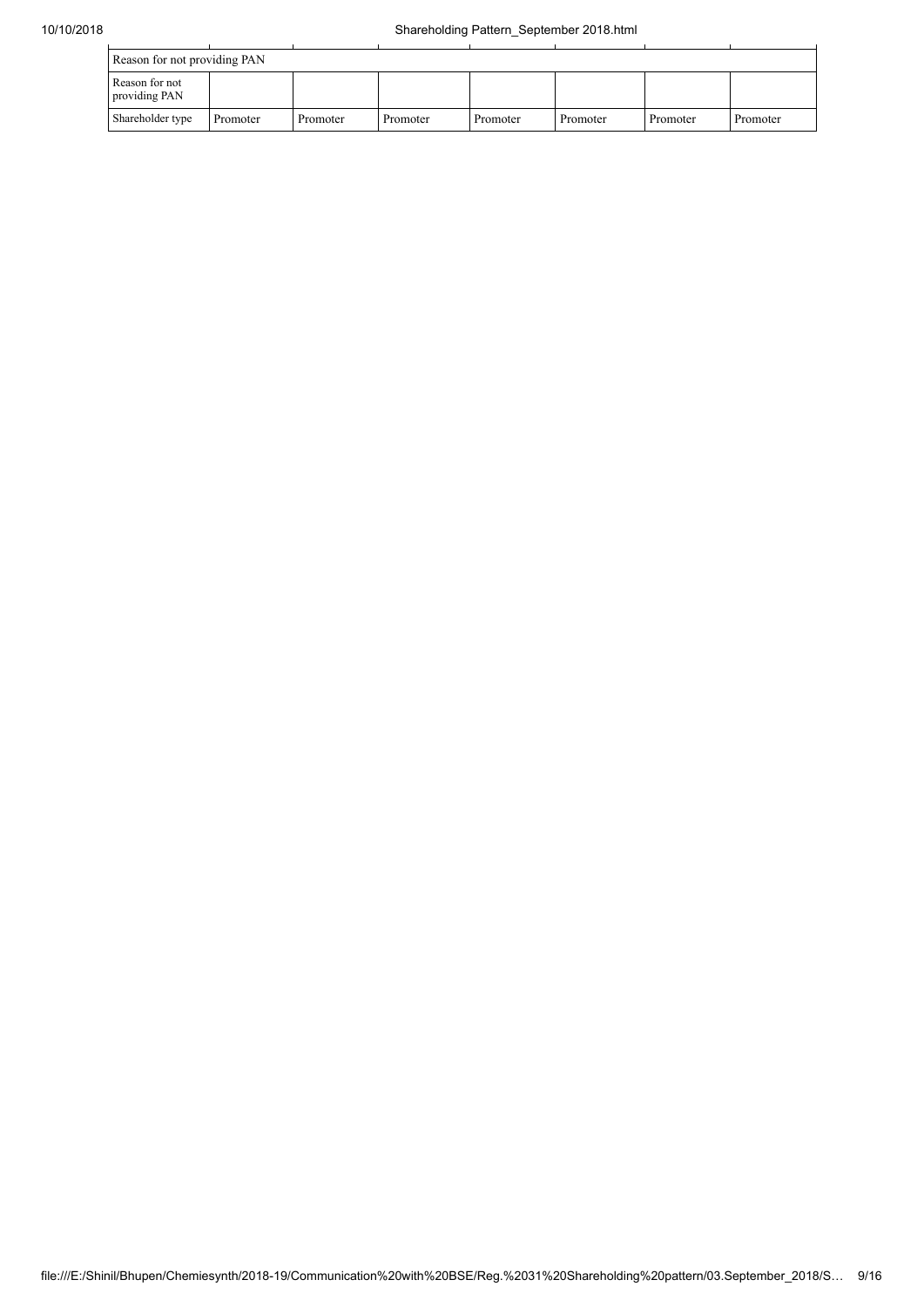| Individuals/Hindu undivided Family                                                                                                                                                       |                          |                                                         |                                                    |                                        |                                                 |                          |  |  |  |  |
|------------------------------------------------------------------------------------------------------------------------------------------------------------------------------------------|--------------------------|---------------------------------------------------------|----------------------------------------------------|----------------------------------------|-------------------------------------------------|--------------------------|--|--|--|--|
| Searial No.                                                                                                                                                                              | 8                        | 9                                                       | $10\,$                                             | 11                                     | 12                                              |                          |  |  |  |  |
| Name of the<br>Shareholders (I)                                                                                                                                                          | <b>KAMAL S</b><br>ZAVERI | <b>RUSHABH</b><br><b>BHANURAI</b><br><b>MEHTA</b>       | <b>DILIP</b><br><b>CHAMPAKLAL</b><br><b>ZAVERI</b> | <b>BALASUBRAMANIAN</b><br><b>RAMAN</b> | <b>GAUTAM</b><br><b>RAMESH</b><br><b>ZAVERI</b> | Click here<br>to go back |  |  |  |  |
| PAN(II)                                                                                                                                                                                  | AAAPZ1554E               | AABPM3574E                                              | AAAPZ2113M                                         | ABEPR9439B                             | AAAPZ2420R                                      | Total                    |  |  |  |  |
| No. of fully paid<br>up equity shares<br>held (IV)                                                                                                                                       | 12000                    | 9340                                                    | 6600                                               | 6000                                   | 3000                                            | 1837700                  |  |  |  |  |
| No. Of Partly paid-<br>up equity shares<br>held (V)                                                                                                                                      |                          |                                                         |                                                    |                                        |                                                 |                          |  |  |  |  |
| No. Of shares<br>underlying<br>Depository<br>Receipts (VI)                                                                                                                               |                          |                                                         |                                                    |                                        |                                                 |                          |  |  |  |  |
| Total nos, shares<br>held $(VII) = (IV) +$<br>$(V)$ + $(VI)$                                                                                                                             | 12000                    | 9340                                                    | 6600                                               | 6000                                   | 3000                                            | 1837700                  |  |  |  |  |
| Shareholding as a<br>% of total no. of<br>shares (calculated<br>as per SCRR,<br>1957) (VIII) As a<br>% of $(A+B+C2)$                                                                     | 0.39                     | 0.3                                                     | 0.21                                               | 0.2                                    | 0.1                                             | 59.86                    |  |  |  |  |
| Number of Voting Rights held in each class of securities (IX)                                                                                                                            |                          |                                                         |                                                    |                                        |                                                 |                          |  |  |  |  |
| Class eg: $X$                                                                                                                                                                            | 12000                    | 9340                                                    | 6600                                               | 6000                                   | 3000                                            | 1837700                  |  |  |  |  |
| Class eg:y                                                                                                                                                                               |                          |                                                         |                                                    |                                        |                                                 |                          |  |  |  |  |
| Total                                                                                                                                                                                    | 12000                    | 9340                                                    | 6600                                               | 6000                                   | 3000                                            | 1837700                  |  |  |  |  |
| Total as a % of<br><b>Total Voting rights</b>                                                                                                                                            | 0.39                     | 0.3                                                     | 0.21                                               | 0.2                                    | 0.1                                             | 59.86                    |  |  |  |  |
| No. Of Shares<br>Underlying<br>Outstanding<br>convertible<br>securities (X)                                                                                                              |                          |                                                         |                                                    |                                        |                                                 |                          |  |  |  |  |
| No. of Shares<br>Underlying<br>Outstanding<br>Warrants (Xi)                                                                                                                              |                          |                                                         |                                                    |                                        |                                                 |                          |  |  |  |  |
| No. Of Shares<br>Underlying<br>Outstanding<br>convertible<br>securities and No.<br>Of Warrants (Xi)<br>(a)                                                                               |                          |                                                         |                                                    |                                        |                                                 |                          |  |  |  |  |
| Shareholding, as a<br>% assuming full<br>conversion of<br>convertible<br>securities (as a<br>percentage of<br>diluted share<br>capital) (XI)=<br>$(VII)+(Xi)(a)$ As a<br>% of $(A+B+C2)$ | 0.39                     | 0.3                                                     | 0.21                                               | 0.2                                    | 0.1                                             | 59.86                    |  |  |  |  |
| Number of Locked in shares (XII)                                                                                                                                                         |                          |                                                         |                                                    |                                        |                                                 |                          |  |  |  |  |
| No. (a)                                                                                                                                                                                  |                          |                                                         |                                                    |                                        |                                                 |                          |  |  |  |  |
| As a % of total<br>Shares held (b)                                                                                                                                                       |                          |                                                         |                                                    |                                        |                                                 |                          |  |  |  |  |
|                                                                                                                                                                                          |                          | Number of Shares pledged or otherwise encumbered (XIII) |                                                    |                                        |                                                 |                          |  |  |  |  |
| No. (a)                                                                                                                                                                                  |                          |                                                         |                                                    |                                        |                                                 |                          |  |  |  |  |
| As a % of total<br>Shares held (b)                                                                                                                                                       |                          |                                                         |                                                    |                                        |                                                 |                          |  |  |  |  |
| Number of equity<br>shares held in<br>dematerialized<br>form (XIV)                                                                                                                       | 12000                    | $\boldsymbol{0}$                                        | 6200                                               | 6000                                   | $\boldsymbol{0}$                                | 1670560                  |  |  |  |  |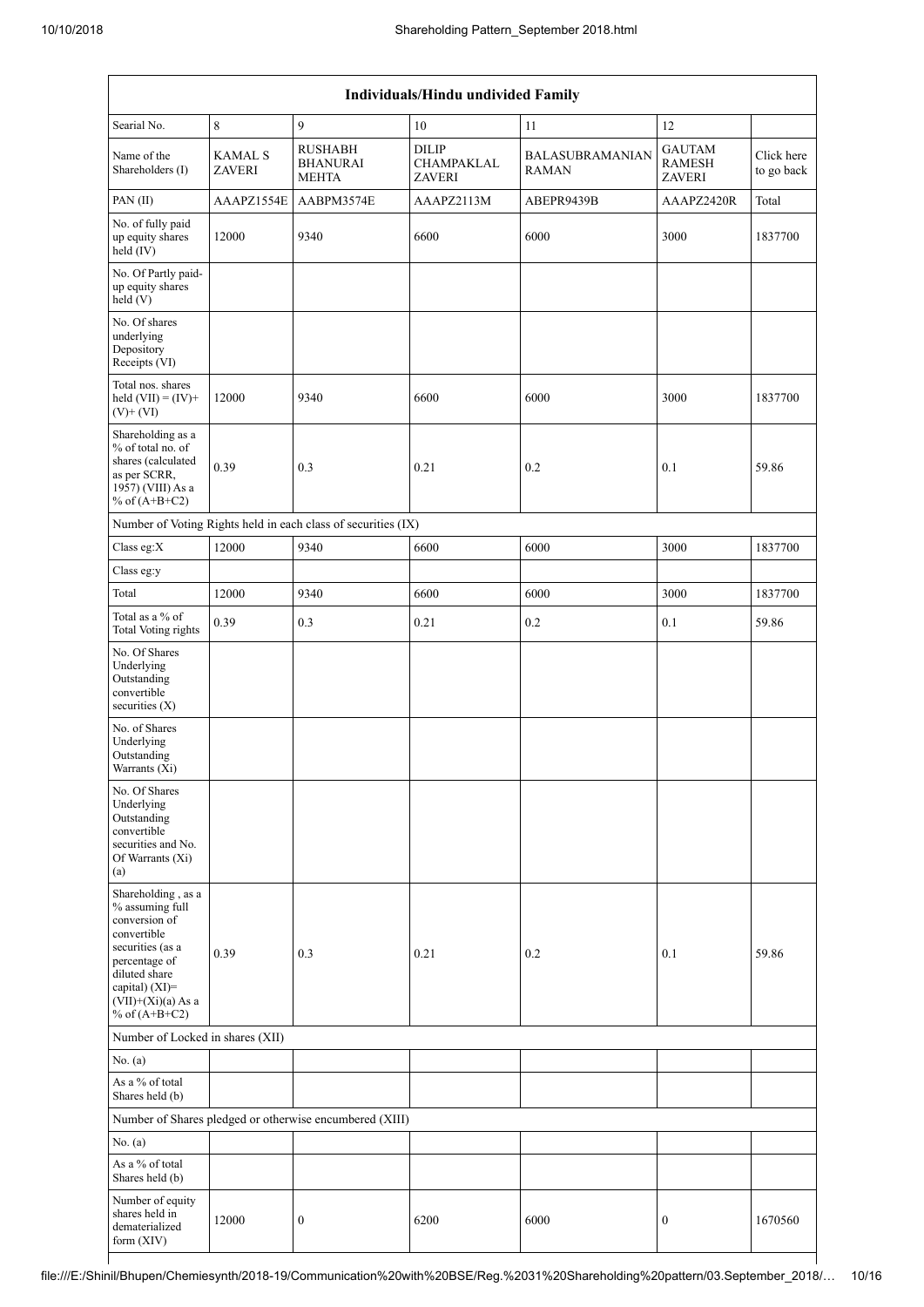| Reason for not providing PAN    |          |          |          |          |          |  |  |  |
|---------------------------------|----------|----------|----------|----------|----------|--|--|--|
| Reason for not<br>providing PAN |          |          |          |          |          |  |  |  |
| Shareholder type                | Promoter | Promoter | Promoter | Promoter | Promoter |  |  |  |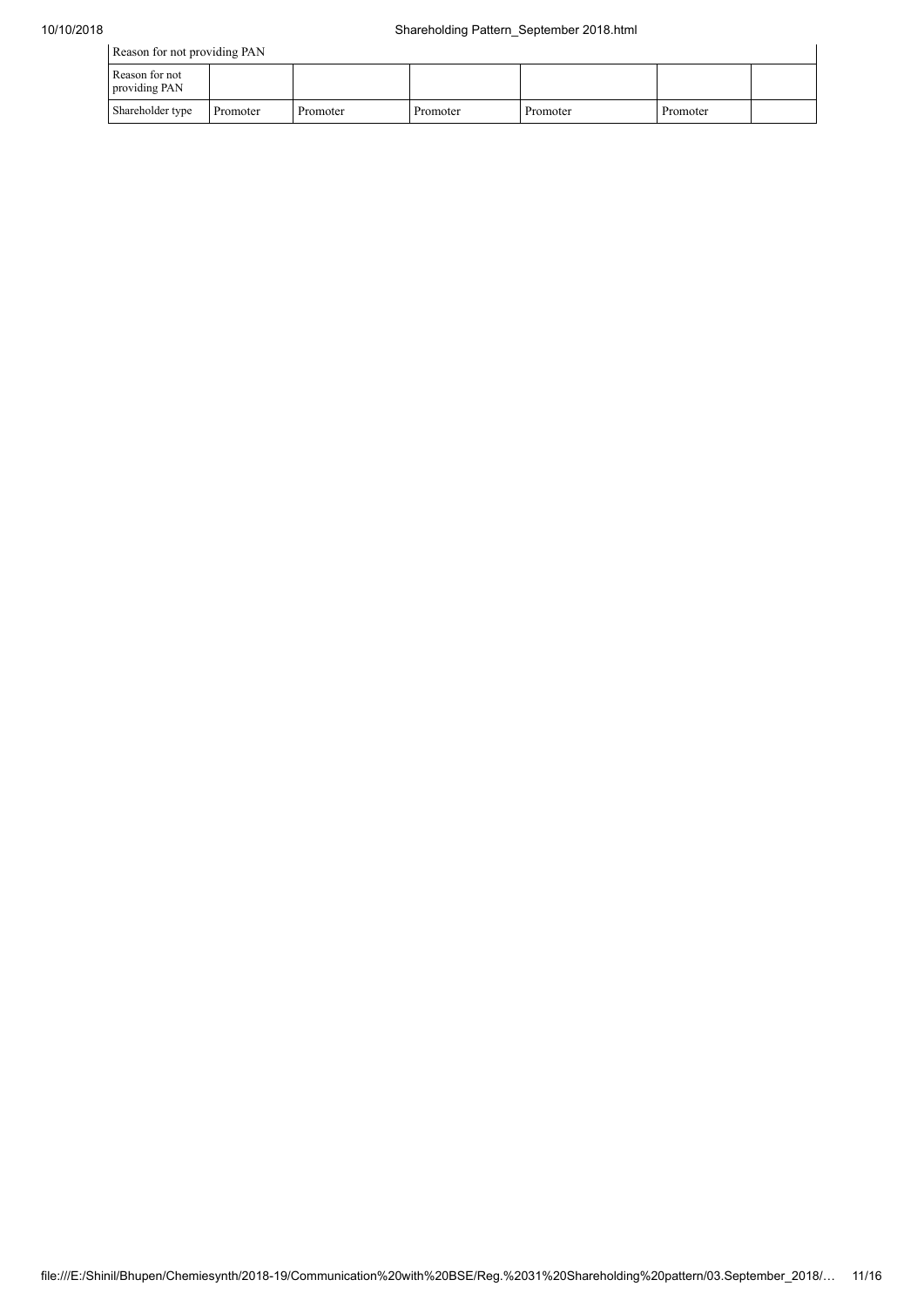$\overline{1}$ 

 $\overline{\mathsf{I}}$ 

|                                                                                                                                                                                         | Individuals - ii. Individual shareholders holding nominal share capital in excess of Rs. 2 lakhs. |                       |
|-----------------------------------------------------------------------------------------------------------------------------------------------------------------------------------------|---------------------------------------------------------------------------------------------------|-----------------------|
| Searial No.                                                                                                                                                                             | $\mathbf{1}$                                                                                      |                       |
| Name of the<br>Shareholders (I)                                                                                                                                                         | <b>GAURAV MALLIK</b>                                                                              | Click here to go back |
| PAN(II)                                                                                                                                                                                 | AOPPM6380J                                                                                        | Total                 |
| No. of fully paid<br>up equity shares<br>held (IV)                                                                                                                                      | 128700                                                                                            | 128700                |
| No. Of Partly paid-<br>up equity shares<br>held(V)                                                                                                                                      |                                                                                                   |                       |
| No. Of shares<br>underlying<br>Depository<br>Receipts (VI)                                                                                                                              |                                                                                                   |                       |
| Total nos. shares<br>held $(VII) = (IV) +$<br>$(V) + (VI)$                                                                                                                              | 128700                                                                                            | 128700                |
| Shareholding as a<br>% of total no. of<br>shares (calculated<br>as per SCRR,<br>1957) (VIII) As a<br>% of $(A+B+C2)$                                                                    | 4.19                                                                                              | 4.19                  |
|                                                                                                                                                                                         | Number of Voting Rights held in each class of securities (IX)                                     |                       |
| Class eg: X                                                                                                                                                                             | 128700                                                                                            | 128700                |
| Class eg:y                                                                                                                                                                              |                                                                                                   |                       |
| Total                                                                                                                                                                                   | 128700                                                                                            | 128700                |
| Total as a % of<br>Total Voting rights                                                                                                                                                  | 4.19                                                                                              | 4.19                  |
| No. Of Shares<br>Underlying<br>Outstanding<br>convertible<br>securities (X)                                                                                                             |                                                                                                   |                       |
| No. of Shares<br>Underlying<br>Outstanding<br>Warrants (Xi)                                                                                                                             |                                                                                                   |                       |
| No. Of Shares<br>Underlying<br>Outstanding<br>convertible<br>securities and No.<br>Of Warrants (Xi)<br>(a)                                                                              |                                                                                                   |                       |
| Shareholding, as a<br>% assuming full<br>conversion of<br>convertible<br>securities (as a<br>percentage of<br>diluted share<br>capital) $(XI)$ =<br>$(VII)+(X)$ As a %<br>of $(A+B+C2)$ | 4.19                                                                                              | 4.19                  |
| Number of Locked in shares (XII)                                                                                                                                                        |                                                                                                   |                       |
| No. (a)                                                                                                                                                                                 |                                                                                                   |                       |
| As a % of total<br>Shares held (b)                                                                                                                                                      |                                                                                                   |                       |
| Number of equity<br>shares held in<br>dematerialized<br>form $(XIV)$                                                                                                                    | $\boldsymbol{0}$                                                                                  | $\boldsymbol{0}$      |
| Reason for not providing PAN                                                                                                                                                            |                                                                                                   |                       |
| Reason for not<br>providing PAN                                                                                                                                                         |                                                                                                   |                       |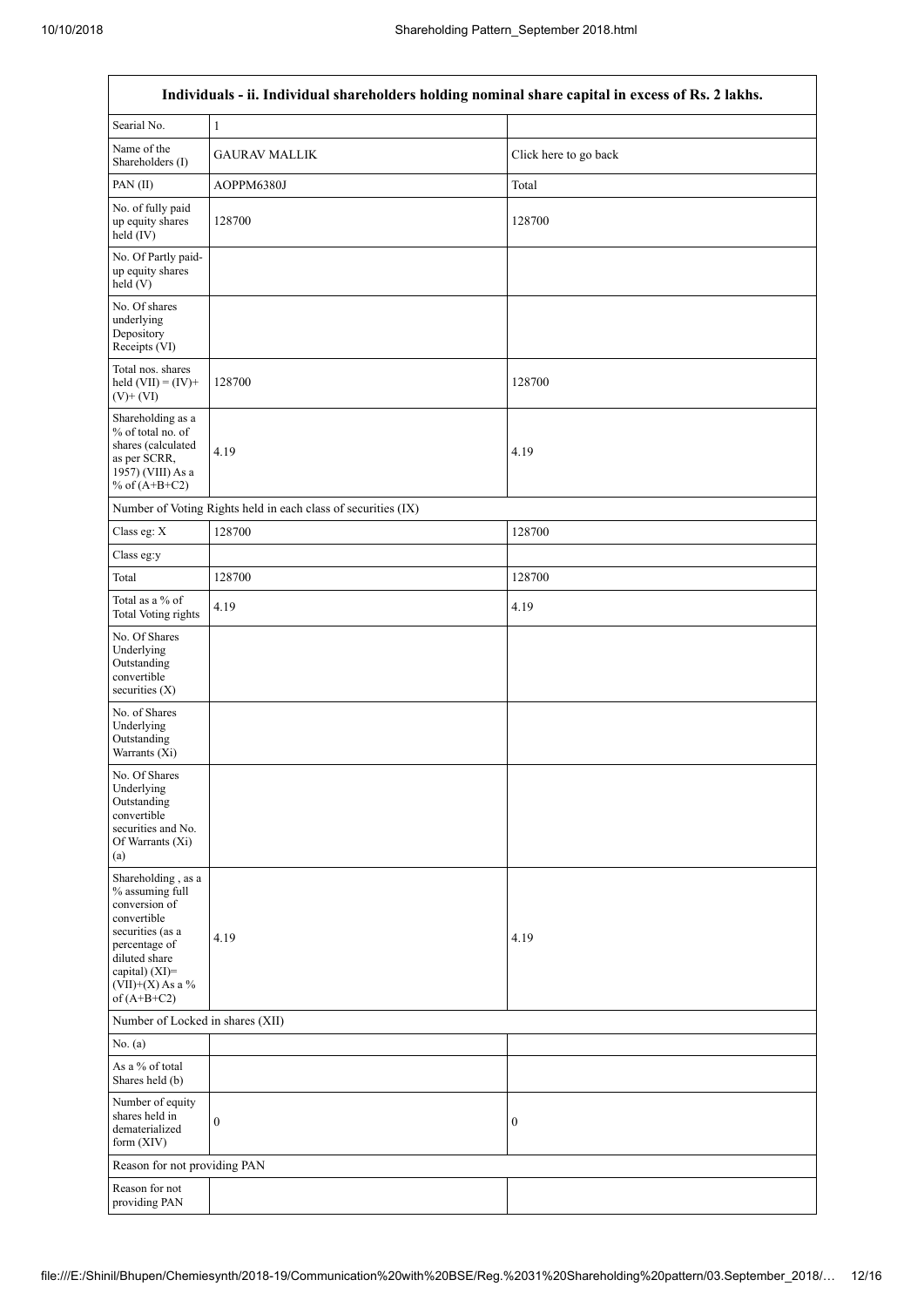| Any Other (specify)                                                                                                                                                                  |                            |                                                               |                                                  |                                           |                          |  |
|--------------------------------------------------------------------------------------------------------------------------------------------------------------------------------------|----------------------------|---------------------------------------------------------------|--------------------------------------------------|-------------------------------------------|--------------------------|--|
| Searial No.                                                                                                                                                                          | $\mathbf{1}$               | $\sqrt{2}$                                                    | 3                                                | $\overline{4}$                            |                          |  |
| Category                                                                                                                                                                             | <b>Bodies</b><br>Corporate | <b>Bodies Corporate</b>                                       | <b>Bodies Corporate</b>                          | <b>Bodies Corporate</b>                   |                          |  |
| Category / More<br>than 1 percentage                                                                                                                                                 | Category                   | More than 1 percentage of<br>shareholding                     | More than 1 percentage of<br>shareholding        | More than 1 percentage of<br>shareholding |                          |  |
| Name of the<br>Shareholders (I)                                                                                                                                                      |                            | <b>UPL LIMITED</b>                                            | <b>SOUTH DELHI</b><br><b>INVESTMENTS (P) LTD</b> | <b>SRF</b>                                | Click here to<br>go back |  |
| PAN(II)                                                                                                                                                                              |                            | AABCS1698G                                                    | ZZZZZ9999Z                                       | ZZZZZ9999Z                                | Total                    |  |
| No. of the<br>Shareholders (I)                                                                                                                                                       | 6                          | $\mathbf{1}$                                                  | $\mathbf{1}$                                     | 1                                         | 6                        |  |
| No. of fully paid<br>up equity shares<br>held $(V)$                                                                                                                                  | 1012000                    | 921000                                                        | 34900                                            | 32900                                     | 1012000                  |  |
| No. Of Partly paid-<br>up equity shares<br>held (V)                                                                                                                                  |                            |                                                               |                                                  |                                           |                          |  |
| No. Of shares<br>underlying<br>Depository<br>Receipts (VI)                                                                                                                           |                            |                                                               |                                                  |                                           |                          |  |
| Total nos. shares<br>held $(VII) = (IV) +$<br>$(V)$ + $(VI)$                                                                                                                         | 1012000                    | 921000                                                        | 34900                                            | 32900                                     | 1012000                  |  |
| Shareholding as a<br>% of total no. of<br>shares (calculated<br>as per SCRR,<br>1957) (VIII) As a<br>% of $(A+B+C2)$                                                                 | 32.96                      | 30                                                            | 1.14                                             | 1.07                                      | 32.96                    |  |
|                                                                                                                                                                                      |                            | Number of Voting Rights held in each class of securities (IX) |                                                  |                                           |                          |  |
| Class eg: X                                                                                                                                                                          | 1012000                    | 921000                                                        | 34900                                            | 32900                                     | 1012000                  |  |
| Class eg:y                                                                                                                                                                           |                            |                                                               |                                                  |                                           |                          |  |
| Total                                                                                                                                                                                | 1012000                    | 921000                                                        | 34900                                            | 32900                                     | 1012000                  |  |
| Total as a % of<br><b>Total Voting rights</b>                                                                                                                                        | 32.96                      | 30                                                            | 1.14                                             | 1.07                                      | 32.96                    |  |
| No. Of Shares<br>Underlying<br>Outstanding<br>convertible<br>securities $(X)$                                                                                                        |                            |                                                               |                                                  |                                           |                          |  |
| No. of Shares<br>Underlying<br>Outstanding<br>Warrants (Xi)                                                                                                                          |                            |                                                               |                                                  |                                           |                          |  |
| No. Of Shares<br>Underlying<br>Outstanding<br>convertible<br>securities and No.<br>Of Warrants (Xi)<br>(a)                                                                           |                            |                                                               |                                                  |                                           |                          |  |
| Shareholding, as a<br>% assuming full<br>conversion of<br>convertible<br>securities (as a<br>percentage of<br>diluted share<br>capital) (XI)=<br>$(VII)+(X)$ As a %<br>of $(A+B+C2)$ | 32.96                      | 30                                                            | 1.14                                             | 1.07                                      | 32.96                    |  |
| Number of Locked in shares (XII)                                                                                                                                                     |                            |                                                               |                                                  |                                           |                          |  |
| No. (a)                                                                                                                                                                              |                            |                                                               |                                                  |                                           |                          |  |
| As a % of total<br>Shares held (b)                                                                                                                                                   |                            |                                                               |                                                  |                                           |                          |  |
| Number of equity<br>shares held in<br>dematerialized<br>form (XIV)                                                                                                                   | 921000                     | 921000                                                        | $\mathbf{0}$                                     | $\mathbf{0}$                              | 921000                   |  |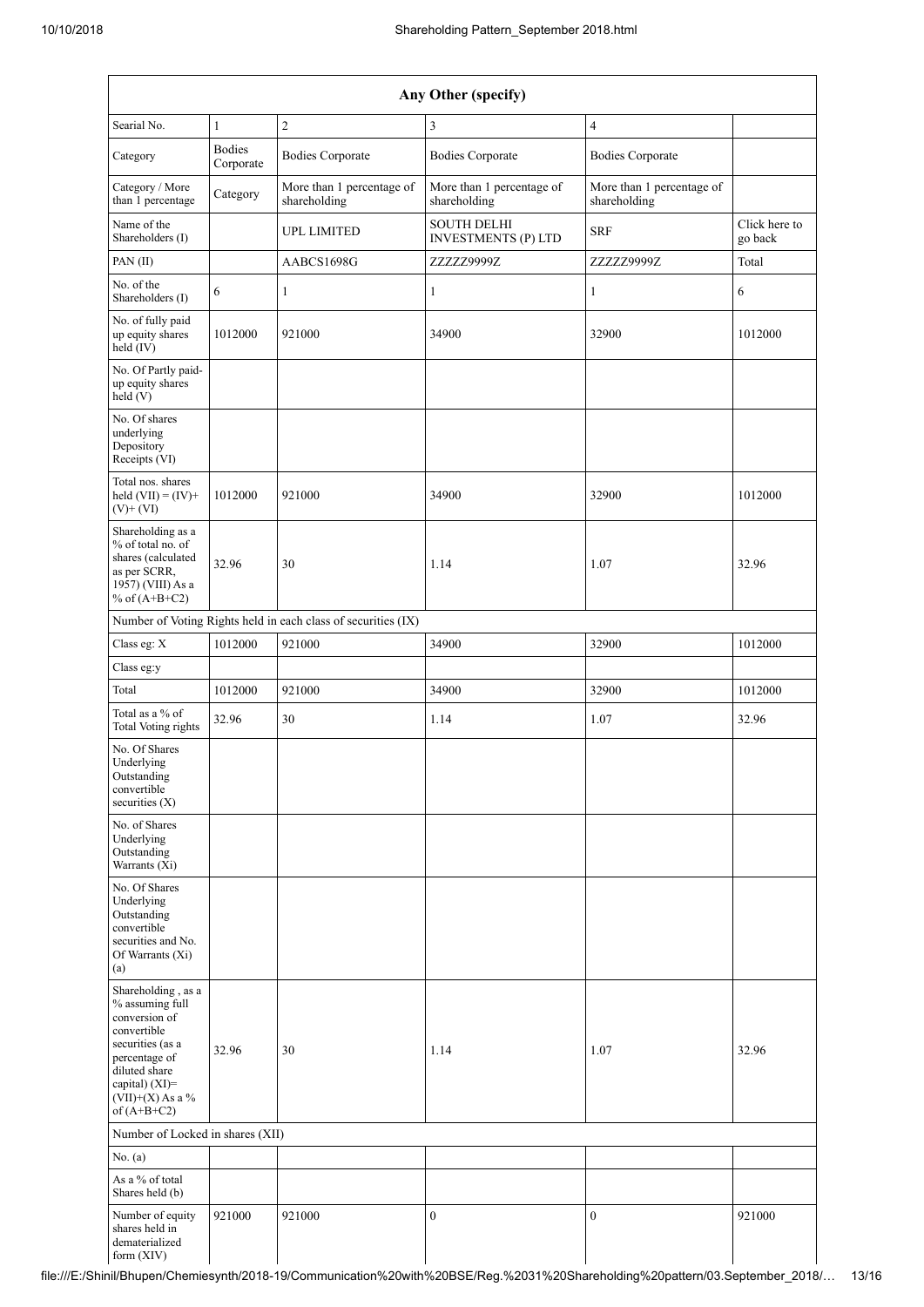| Reason for not providing PAN    |  |  |                        |                        |  |  |  |
|---------------------------------|--|--|------------------------|------------------------|--|--|--|
| Reason for not<br>providing PAN |  |  | Textual Information(1) | Textual Information(2) |  |  |  |